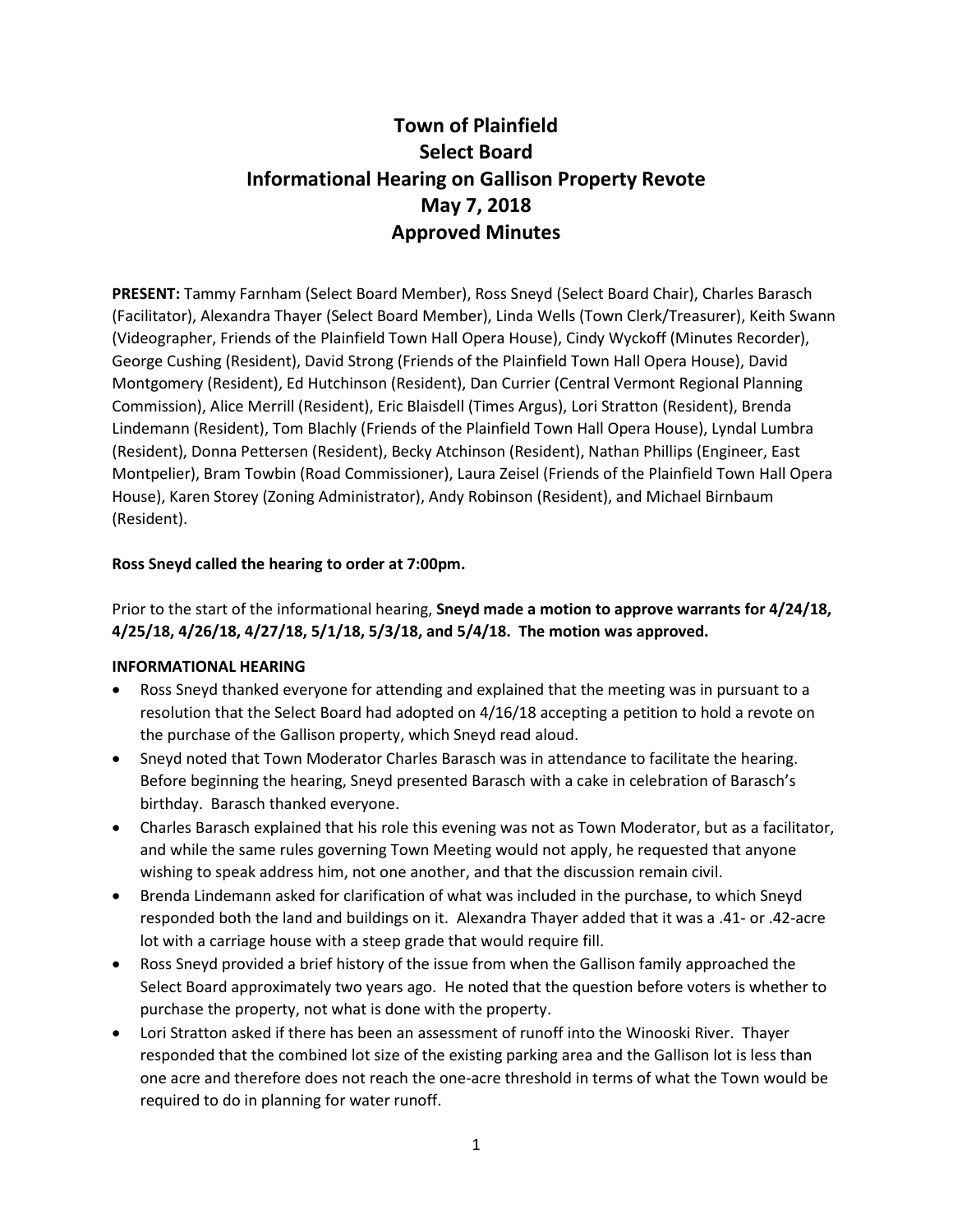- Friends of the Plainfield Town Hall Opera House (Friends) secretary David Strong spoke about the Town Hall Opera House long being central to the community and thus the need to make sure that the recently renovated venue is functionally sustainable. With growing numbers of people utilizing the space, increased traffic safety issues are putting people at risk when seeking a place to park or when dropping off passengers. Strong noted that while several people have been gathering information on possible configurations and associated costs related to what might be done with the lot, the immediate question before voters is simply whether the Town should purchase the property while it is available.
- Ed Hutchinson, noting the extraordinary expense involved, stated that another dozen parking spaces is not going to fix the parking problem, but instead provide only a slight mitigation of it. He stated that he wished there was a better long-range plan defining how long it would take and what would result from it, noting that it was a lot of money down a very large hole for an uncertain outcome.
- George Cushing noted that the \$70,000 purchase price for an uninhabitable building was absurd. He noted that some realtors will not even list the property, and contractors have told him that they would pay a purchase price of only \$25,000-to-\$30,000. Cushing stated that the purchase is only the beginning of a costly money pit.
- Donna Pettersen asked if the Town had exhausted all the possibilities for parking, including compensating the Wrisleys and the owner of Black Bear Biodiesel for use of their lots during events. Alexandra Thayer responded that parking at Wrisley Auto was no longer an option and that other possibilities in the vicinity have not been discussed with the owners. David Strong stated that while Leon Cookson's field was rented out for parking as a favor for one special event, it is not an ongoing option. Strong noted that while acquiring additional parking spaces was a bonus on the Gallison property, the greater benefit is a pull-off area where passengers can be dropped off safely. Tammy Farnham asked for clarification regarding whether the question of other possibilities for parking had been answered, to which Strong responded that Cookson did not want parking in his field and that the arrangement to use Wrisley's lot was no longer an option.
- Dan Currier passed out maps showing various other parking areas, excluding commercial lots, within a quarter mile walking distance from the Town Hall Opera House. Currier detailed four scenarios related to what might be done with the lot.
- Lori Stratton asked what the current assessment on the property is, to which Alexandra Thayer responded \$90,000. George Cushing added that the taxes are \$2,118. Thayer explained the process of applying for an assessment reduction, which would need to be initiated by the property owner and which has not yet occurred in this case. David Strong noted that the property was assessed at \$136,000 a couple of years ago and subsequently reduced to the current \$90,000.
- Alice Merrill asked how the Town reached the purchase amount of \$70,000, to which Ross Sneyd provided the history of its negotiation by the Select Board.
- Zoning Administrator Karen Storey noted this evening's lack of parking at the municipal office building. She noted a lot more issues related to the purchase, beyond costs, such as whether one can procure the needed permits given such matters as river corridor designation, proximity to the Winooski River, setbacks, whether the Town allows permitting for a parking lot, and the need to request variances from the Development Review Board. While acknowledging that parking in the area is a problem, Storey challenged taking a piece-meal approach to the issue rather thinking longer term about capital improvements.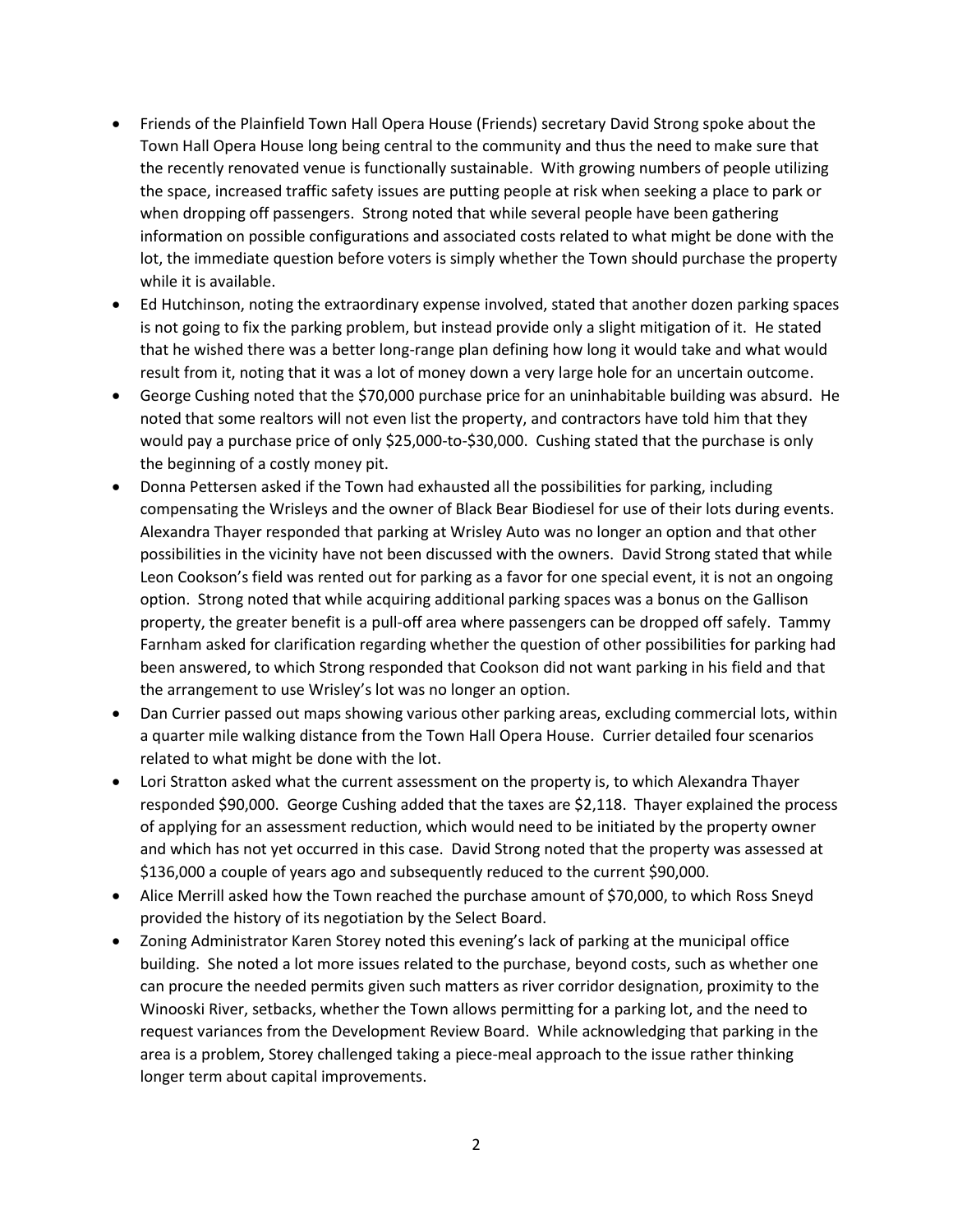- Ross Sneyd, stating his support for the purchase, noted that what is being voted on is whether the Town should buy the property. He encouraged the Town to seize its future, of which this was an important piece, and to invest in and continue to support creative projects that make the Town more attractive to families and potential businesses. Sneyd gave examples of other uses for the property, beyond parking, that would benefit the Town, and noted that there is ample time after the purchase to decide the best options for its development. He encouraged residents to be open minded, listen carefully to all sides of the issue, and vote on 5/17/18.
- Friends member Laura Zeisel noted that her support of purchasing the Gallison property was from a public safety perspective. She related a dangerous situation she recently had to deal with when helping to direct traffic into the handicapped parking space in front of the Town Hall Opera House. She agreed that purchasing the Gallison property will not solve all the parking problems for the Town Hall Opera House or for the Village, but that it would address the safety problems at the Town Hall Opera House that currently exist.
- Alice Merrill asked how the \$70,000 is being paid in terms of the Town's share and the Friends share. Ross Sneyd responded that the vote requires that the Town pay back the \$70,000, but that there are internal Town government mechanics to determine from which fund it is drawn. This includes \$10,000 from any budget surplus at the end of the fiscal year that would go into the Town Hall Reserve Fund. If there is no budget surplus, a line item appropriation would need to be made. Sneyd added that there are currently funds in the Reserve Fund that would cover at least the first year's payment. Friends president Keith Swann read aloud a recent letter that the Friends sent to the Select Board stating that the Friends would assume the cost of removing the building and clearing the site if the vote is reaffirmed.
- Alexandra Thayer stated her continued opposition to the purchase, noting that in addition to the \$70,000 purchase price, an additional \$15,413 in interest over 10 years needs to be paid. She stated that the existing grade of the property would require engineering work and fill. While still uncomfortable with the amount, she noted that the costs that she provided a couple of weeks ago were way off. Thayer stated expenses involved in engineering work; purchasing and trucking concrete blocks; and purchasing both fill alone and with the inclusion of compacting, grading, and paving work for a total of between \$185,699 and \$148,439, the lesser of which does not include compacting, grading, and paving. The cost of an excavator would be additional. Thayer disagreed that the question is only about whether to purchase the property, but rather includes consideration of what costs will arise down the road. She noted other costs that the Town pays for on an annual basis for the Town Hall Opera House, stating that the \$70,000 would be better put towards retiring the its revolving loan debt while the Reserve Fund should go towards maintenance issues for the building. Thayer noted that along with other issues that have not been considered, there are no provisions in the Zoning Regulations for parking lots.
- Ross Sneyd repeated his belief that every possible expense that could be incurred need not be known if the Town were to buy the Gallison lot because it is not known exactly what the Town would do with the property. He maintained that the purchase would be an investment in the future.
- George Cushing respectfully disagreed with Sneyd that costs down the road need not be considered and repeated that the purchase price is not a good deal.
- Andy Robinson made the point that of the approximately \$400,000 that has been put into renovating the Town Hall Opera House, only \$70,000-\$75,000 had come from taxpayer money with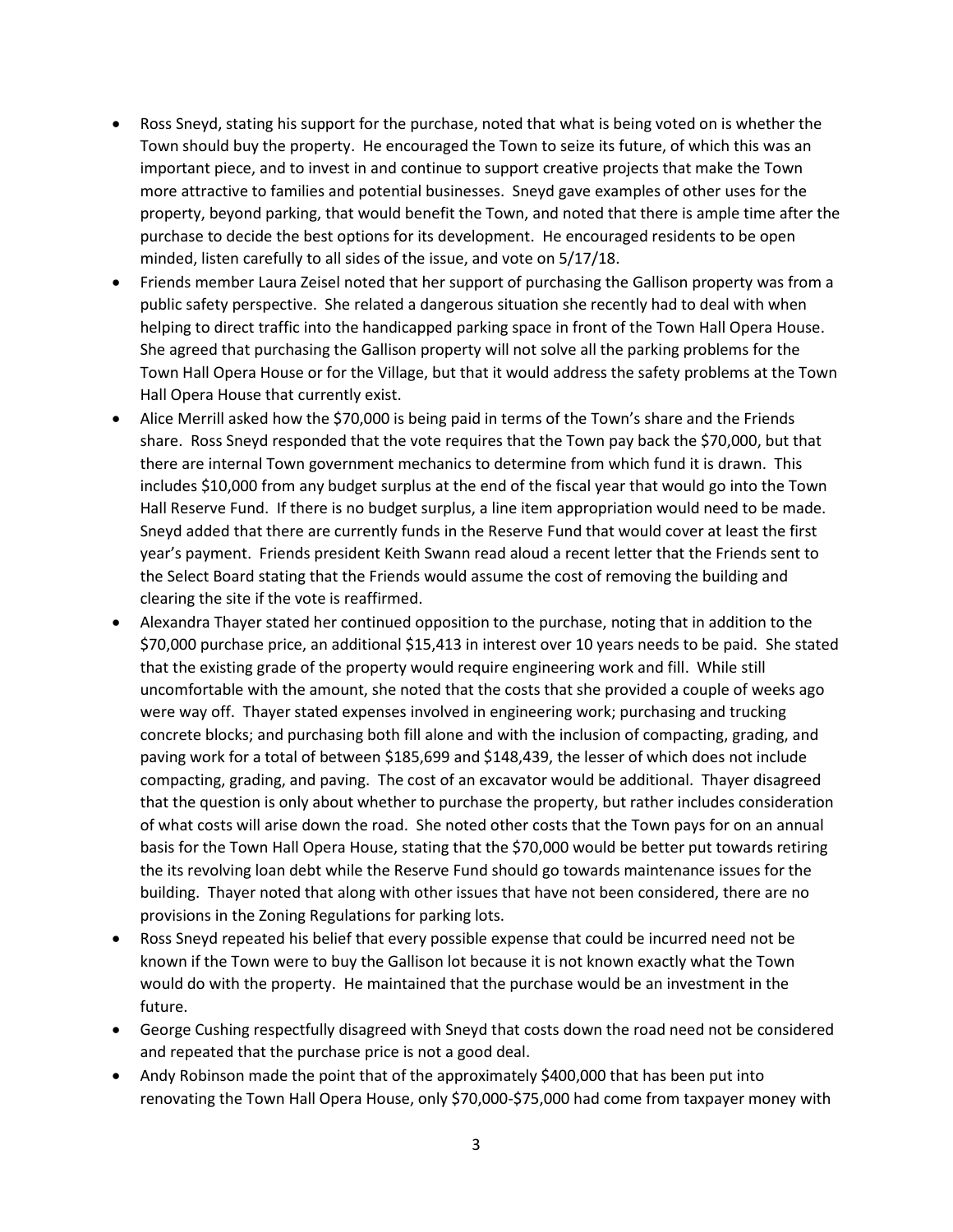the remaining coming in through grants and donations. Robinson rejected the assumption that all the work needing to be done to the Gallison property would be at a cost to the Town, and as someone who was involved in helping to fundraise for the renovation of the Town Hall Opera House, he would also work toward doing the same for costs involved in the Gallison property.

- Karen Storey noted that the Town should develop a long-term capital budget plan rather than approaching development in a piece-meal manner. She stated how it is becoming increasingly difficult to be a property owner in Plainfield with the Town continuing to spend money on its pie-inthe-sky good ideas.
- David Strong agreed with Storey that a capital budget plan was a good idea and suggested that the Planning Commission should be working on developing one with the Select Board. Regarding the cost figures previously raised by Alexandra Thayer, Strong objected to the certainty that there is a definite amount that subsequent work will cost after the purchase. He noted that Nathan Phillips, who is an engineer, had come up with a completely different set of figures regarding how much it would cost to change the lot into a parking area.
- Nathan Phillips presented figures based on Dan Currier's options, but getting away from the idea that the Gallison property lot would need to be completely level with the existing parking lot. He noted the importance of a pull-through area for dropping off passengers in terms of improving safety. His design for the lot would require approximately \$15,000 worth of fill and include a retaining wall at least a foot above grade at the back. A final figure for going with this scenario would amount to approximately \$47,000 with a 15% contingency to cover any estimate uncertainty. Alexandra Thayer questioned the lower height of the retaining wall in Phillips' scenario, to which Phillips explained how he calculated it. Discussion followed on differences between Phillips estimate and costs gathered by Thayer.
- Bram Towbin, as former chair of the Select Board, wanted to note that the Select Board almost always level funded its budget and that a huge portion of the tax increase is not the municipal part of the taxes. He also stated that the Select Board supported the restoration of the Town Hall Opera House and that the taxpayer got a good bargain in terms of taxpayer dollars spent versus free labor, donations, etc.
- Lori Stratton noted some horrendous experiences she's had when helping with parking at events and feels that even if the lot was not turned into a parking area, there would be benefits if the Town owned the property.
- Alice Merrill asked Dan Currier about what permits would be needed, to which Currier responded that permits are needed for curb cuts and for restrictions on drainage. Although a permit is not needed, a requirement may be to assure authorities that a storm water engineer has been consulted. He stated that a permit specialist for the State should be consulted regarding the river corridor. Alexandra Thayer noted that she has already checked with a river corridor person and that that would not come into play. Currier added that once all the permits are complete, the project can move forward.
- Tom Blachly, a member of the Friends and who is not a taxpayer in Plainfield, encouraged the Town to look at the long-range benefits. He noted a that lot of people in the arts community would like to rent this space, but see a big problem with parking. The two advantages to moving forward with the purchase would be the proximity to the Town Hall Opera House and the increased safety for people attending events.